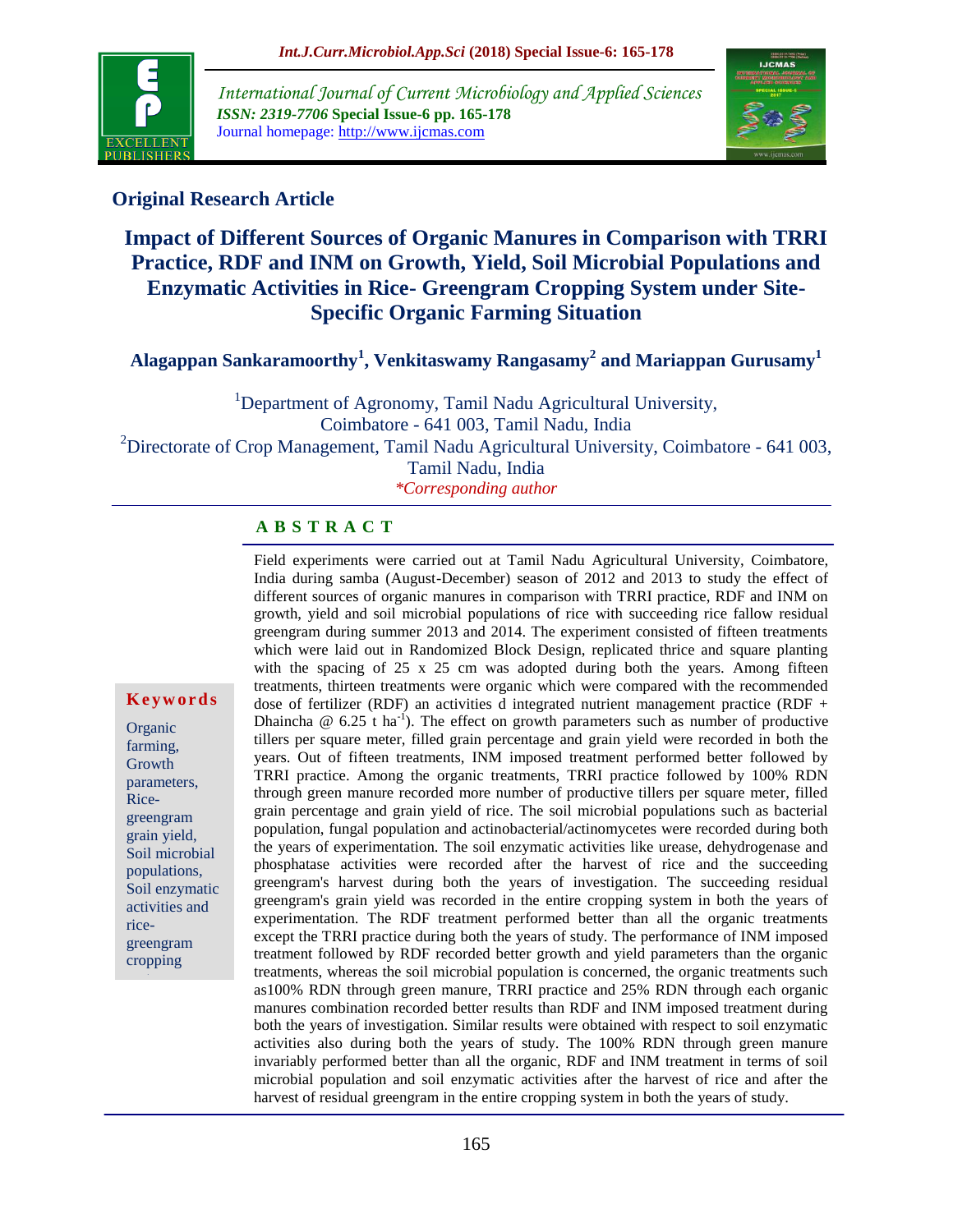## **Introduction**

Rice (*Oryza sativa* L.) is the most important and extensively cultivated food crop, which provides half the daily food for one of every three persons on the earth. In Asia alone, more than two billion people obtain 60 to 70 per cent of their energy intake from rice and its derivatives. Rice-rice-pulse (Greengram/ Blackgram) is the predominant cropping system of major rice growing areas of Tamil Nadu. The cropping sequence of rice-pulse is practically feasible, viable, economical, eco-friendly, water saving technology for sustaining soil fertility and rice productivity. Awareness about crop quality and soil health in- creased the attention of people towards organic farming [37]. Balanced use of nutrients through organic sources like farmyard manure, vermicompost, green manuring, neem cake and biofertilizers are prerequisites to sustain soil fertility, to produce maximum crop yield with optimum input level [12]. The organic manures leave behind sufficient residual effect for the sequence crops. Soil microorganisms are critical to the maintenance of soil function because of their contributions to soil structure formation; decomposition of organic matter, toxin removal; and biogeochemical cycling of carbon, nitrogen, phosphorous and sulphur [22], [14] and [27]. Understanding soil microbial ecology is increasingly recognized as important for the restoration and sustainability of ecosystems [40] and [29]. The extent of soil microbial diversity in agricultural soils is also critical to the maintenance of soil health and quality, restoration and sustainability of ecosystems [16] and [38]. The greatly enhanced microbial activities not only increases the rate of nutrient transformations into forms readily available for plants, but also have effects on plant growth through increased enzymatic activity and disease suppression [15]. These changes, influence on the quality

and productive capacity of the soil [1], [7] and [45]. In view of the above facts, field experiment was conducted with the following objectives.

To study the influence of different sources of organic manures in comparison with TRRI practice, RDF and INM on growth and yield of rice- greengram cropping system under site-specific organic farming situation.

To study the influence of different sources of organic manures in comparison with TRRI practice RDF and INM on growth, yield and soil microbial populations and enzymatic activities after the harvest of rice, and,

To study the influence of different sources of organic manures in comparison with TRRI practice, RDF and INM on the soil microbial populations and soil enzymatic activities after the harvest of succeeding rice fallow pulse crop (greengram) in ricegreengram cropping system.

#### **Materials and Methods**

Field experiments were carried out at Wetland Farms of "O" block at Tamil Nadu Agricultural University, Coimbatore, India during *samba* (August-December) season of 2012 and 2013 for rice and summer 2013 and 2014 for residual rice fallow pulse crop (greengram). Coimbatore is situated in the Western agro-climatic zone of Tamil Nadu at  $11^{\circ}$ N latitude and  $77^{\circ}$ E longitude and at an altitude of 426.7 m above mean sea level. The soil of the experimental field was clay loam in texture belonging to *Typic Haplustalf* with the initial analysis of the soil of the experimental site revealed that the soil was slightly alkaline (pH= 8.0 and 8.1) with low soluble salts (EC= 0.43 and  $0.42$ dSm<sup>-1</sup>), medium in organic carbon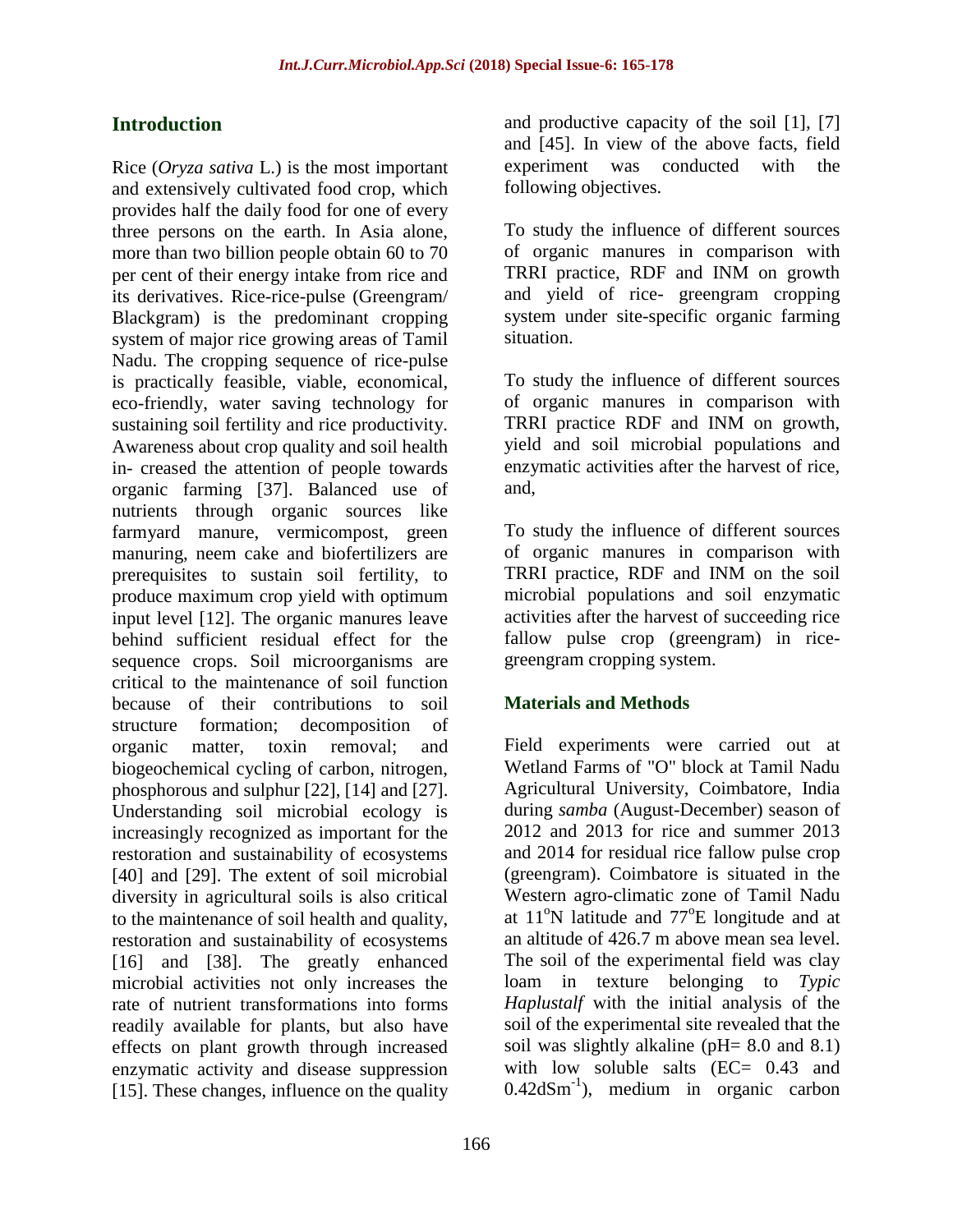content (0.42 and 0.41%), low in available N  $(254.0 \text{ and } 260.0 \text{ kg ha}^{-1})$ , low in available P  $(16.7 \text{ and } 17.8 \text{ kg ha}^{-1})$  and high in available K (402.0 and 418.0 kg ha<sup>-1</sup>) during the first and second years respectively. The experiment consisted of fifteen treatments which were laid out in Randomized Block Design and replicated thrice. Out of fifteen treatments, thirteen treatments were organic which were compared with the recommended dose of fertilizer (RDF) and integrated nutrient management practice (RDF + Dhaincha  $\omega$  6.25 t ha<sup>-1</sup>). One treatment is used for the comparison i.e., TRRI Practice (organic rice practice) was already developed by Tamil Nadu Rice Research Institute, Aduthurai. The rice variety CO (R) 48 with field duration of 135 days was used in the trial followed by summer greengram (Co 6) as residual succeeding crop without addition of any manures and fertilizers in both the years of experiment. Separate nurseries were raised for conventional (INM and RDF) treatments and organic nursery for organic treatments. For organic and inorganic treatments separate experimental plots were maintained in both the years of study. Square planting was adopted with the spacing of 25 x 25 cm, transplanted with 14 days old seedlings. All other package of practices were carried out as per recommendation of CPG [11] for INM and RDF treatments.

In the net plot area, five sample hills (plants) were selected randomly and tagged for recording biometric observations. In the tagged plant, the number of productive tillers per square meter, filled grain percentage and grain yield of rice were recorded for both the years. The succeeding greengram's grain yield was recorded. The soil microbial populations and soil enzymatic activities were recorded after the harvest of rice and after the harvest of residual greengram in both the years of

experimentation of the entire cropping system.

#### **Growth parameters of rice**

Five plants from each plot were recorded chosen by random sampling and tagged. These plants were used for recording important growth parameters such as number of productive tillers per square meter at harvest and fertility percentage during both the years of experimentation [20].

## **Rice and greengram grain yield**

Grain yield was calculated through ten randomly selected plants which were thoroughly sun dried to 14% moisture content, weighed and expressed in gram per plant and expressed in kg ha<sup>-1.</sup> Similar method was adopted for greengram harvest also.

## **Soil microbial populations**

The microbial population in the soil at harvest stage of the crop was determined. The standard serial dilution plating technique of [30] was adopted for the estimation of microbial population and expressed as colony forming unit (cfu)  $g^{-1}$  of soil. The different types of microorganisms were enumerated using differential media favoring the growth of bacteria, fungi and actinobacteria as shown in the following table 2 and 3.

#### **Soil enzymatic activities**

The enzyme activity was determined at initial and post-harvest stages of rice and greengram. The substrates and methods followed for enzyme assays were presented in the following table 4 and 5.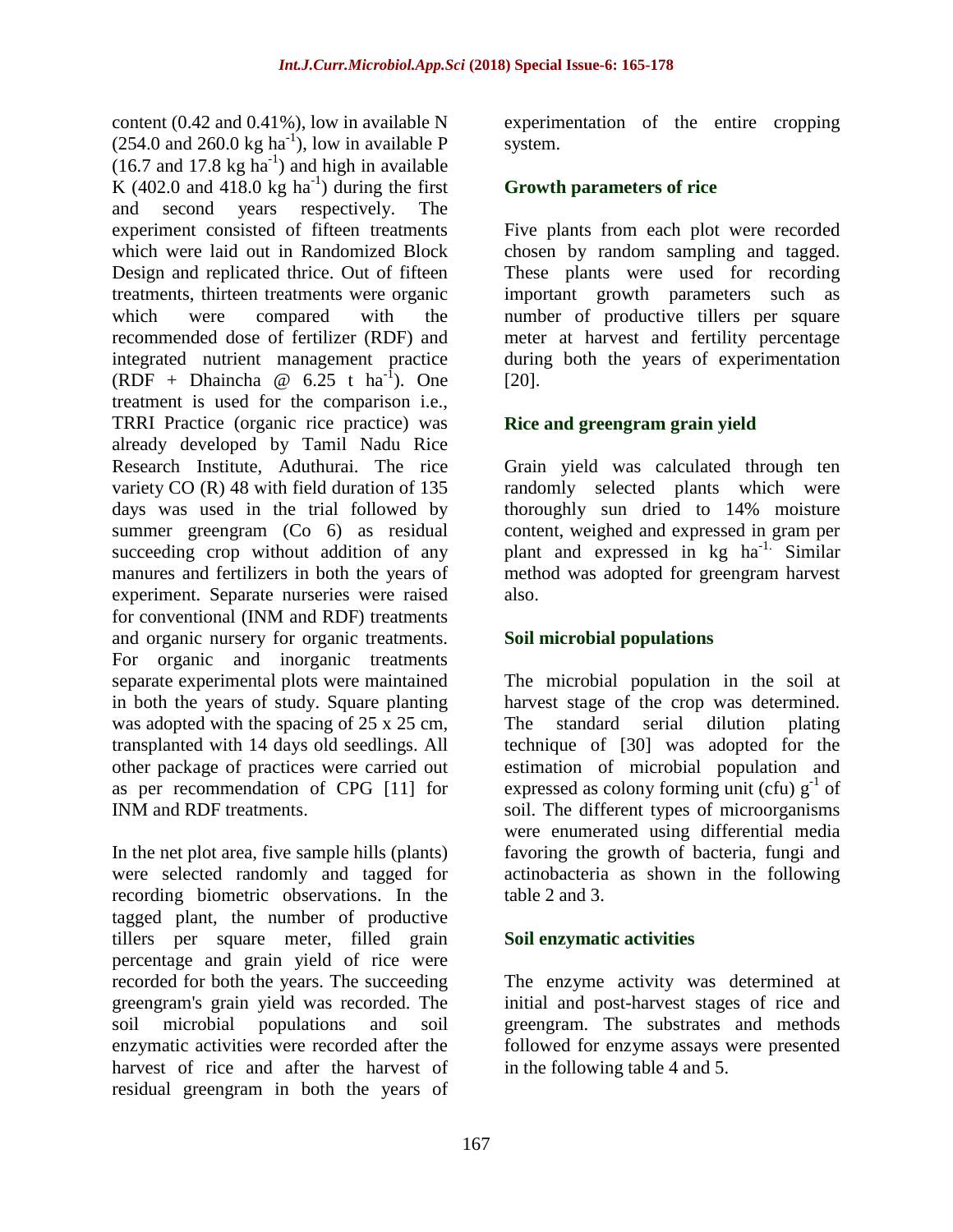#### **Statistical analysis**

The data on various characters studied during the course of investigation were statistically analysed [18] for randomized block design. Wherever treatment differences were significant ("F" test), critical differences were worked out at five per cent probability level. Treatment differences that were not significant were denoted as "NS".

## **Results and Discussion**

## **Productive tillers m-2**

The number of productive tillers  $m^{-2}$  ranged from 228 to 328 and from 236 to 330 during 2012 and 2013 respectively (Table 1). The INM practice  $(T_{15})$  recorded more number of productive tillers  $m<sup>2</sup>$  (328 in 2012 and 330 in 2013, respectively) and which was on par with TRRI practice  $(T_{13})$  and recommended NPK fertilizers  $(T_{14})$ .

Among the organic treatments, TRRI practice  $(T_{13})$  recorded higher number of productive tillers  $m<sup>-2</sup>$  (316 and 319 during 2012 and 2013, respectively) and it was on par with 100 % RDN through green manure  $(T<sub>5</sub>)$  and 25% RDN through each organic manure  $(T_{12})$ . The least number of productive tillers  $m<sup>2</sup>$  (228 and 236 in 2012) and 2013, respectively) was associated with the treatment of absolute control  $(T_1)$ . Similar trend was observed in the conformity trial during 2013 also. Increase in rice grain yield owing to green manure incorporation might be attributed to the release of nutrients to soil slowly for longer duration after decomposition, resulting in better plant growth and yield contributing characters. The enhanced and continuous supply of nutrients by the organics lead to better tiller production and filled grain of rice was reported by [34].

#### **Filled grain percentage**

The per cent of filled grain which indicate the capacity of the plant to convert source to sink in the process of photosynthesis, was significantly influenced by the INM practice, organic manures, TRRI practice and recommended NPK fertilizers in both the years of experimentation (Table 1). Higher percentage of filled grain was recorded under the INM practice  $(T_{15})$  (88.1) and 88.2 during 2012 and 2013, respectively) and it was comparable with TRRI practice  $(T_{13})$  and recommended NPK fertilizers  $(T_{14})$ . Among the organic treatments, TRRI practice  $(T_{13})$  recorded higher filled grain per cent (83.5 and 83.7 during 2012 and 2013, respectively) and was comparable with 100% RDN through green manure  $(T_5)$  and it was followed by 25% RDN through each organic manure  $(T_{12})$ each other during both the years. The lower filled grain per cent was noticed in the absolute control treatment  $(T_1)$  (52.2 in 2012) and 53.1 in 2013). The proper partitioning might have occurred from source to sink and as a result the panicle weight and filled grain percentage could have improved [43].

## **Rice grain yield**

The effect of treatment variables on grain yield (kg ha<sup>-1</sup>) of rice are furnished in Table 1. The treatments imposed had direct influence on rice grain yield in both the years of experimentation. The grain yield of rice extended from 3602 to 6235 kg  $ha^{-1}$ during 2012 and from 3646 to 6270 kg ha<sup>-1</sup> during 2013. The INM practice  $(T_{15})$ recorded higher grain yield (6235 and 6270 kg ha<sup>-1</sup> in 2012 and 2013, respectively) and was found to be on par with TRRI practice  $(T_{13})$  and recommended NPK fertilizers  $(T_{14})$ , which were on par with each other during both the years. Among the organic treatments, TRRI practice  $(T_{13})$  recorded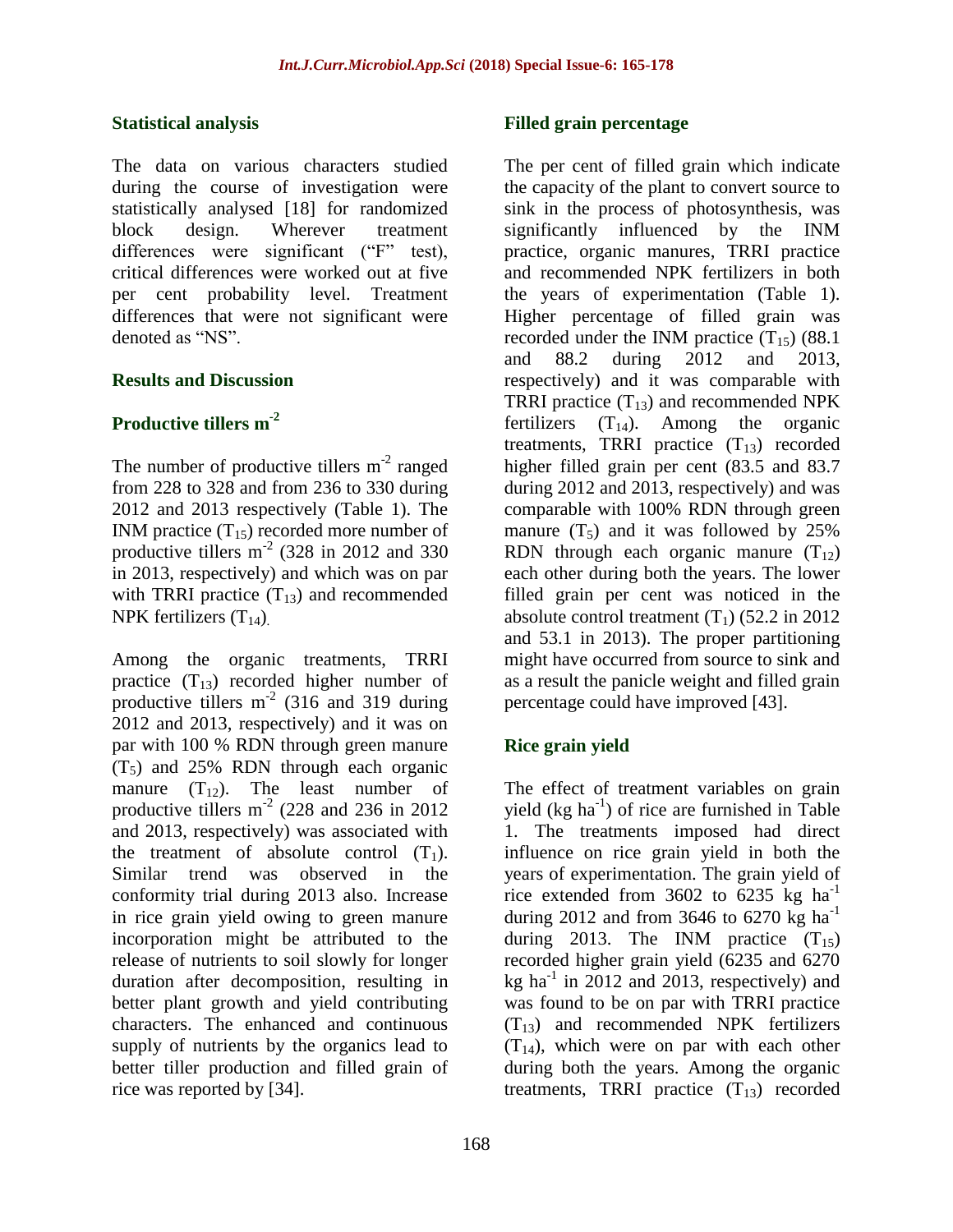higher grain yield (5628 and 5684 in 2012 and 2013, respectively) and was followed by 100% RDN through green manure  $(T_5)$ (5084 and 5140 in 2012 and 2013, respectively). Lower grain yield 3602 and 3646 kg ha-1 during 2012 and 2013 was obtained with absolute control  $(T_1)$ , which did not receive organic manures and recommended NPK fertilizers. This was significantly inferior to the grain yield obtained with 100% RDN through farm yard manure  $(T_2)$ . During the conformity trial also similar nature of results were noticed. This was evidenced with the findings of yield attributes of rice [33].

## **Grain yield of residual greengram**

During 2013 and 2014, the residual greengram recorded higher grain yield (kg  $\text{ha}^{-1}$ ) with INM practice  $(T_{15})$  (642 and 698) followed by RDF treatment (437 and 502), among the organic treatments, higher grain yield was recorded with TRRI practice  $(T_{13})$ (428 and 496) followed by 100% RDN through green manure  $(T_5)$  (410 and 476) in both the years of study. The least grin yield was recorded from the absolute control  $(T_1)$ (251 and 258) in both the years of experimentation. The superiority of residual effect of organic manures and green manure was attributed to its slow decomposition, which probably released the nutrients slowly as compared to other organic materials [36]. The grain and haulm yield of rice fallow blackgram was higher with different organic manures were used on equi nutrient basis in rice-blackgram cropping sequence. The superiority of *Sesbania aculeata* in improving the growth characters observed among the organic manures which were followed by FYM, poultry manure and vermicompost. This would have been also due to the better residue addition in rice based cropping system. Similar observations have been made by [32]. The efficient

utilization of mineralized N from the incorporated *Sesbania aculeata* and other organic sources along with fertilizer N would have increased the availability of N throughout the growth period increasing the growth characters and yield attributes of greengram in summer indicating higher residue management. Similar increase in yield attributes of greengram due to combined application of inorganic fertilizer and organics applied to previous crops and in INM practice applied to previous crops has been reported by [39], [31] and [17].

## **Soil microbial load**

During both the years, the INM practice, different sources of organic manures, TRRI practice and recommended NPK fertilizers (RDF) had significantly influenced bacterial, fungal and actinobacterial population all stages of the crop. The bacterial population was expressed in  $10^6$  cfu (colony forming units) per gram of dry soil, the soil fungal population was expressed in  $10^3$  cfu per gram of dry soil and the actinobacterial population was expressed in  $10^4$  cfu per gram of dry soil.

## **Bacterial population**

The bacterial population had increased as the crop growth advances in both the years of experimentation. The bacterial population after harvest of rice during *samba* 2012 and *samba* 2013 was more recorded with 100% RDN through green manure  $(T_5)$  (38.2 and 42.4) followed by TRRI practice  $(T_{13})$  (38.0) and 42.2). The INM practice recorded with the bacterial population of 32.2 and 34.4 and the recommended dose of fertilizers (RDF)  $(T_{14})$  recorded with the bacterial population of 29.8 and 31.4 during both the years of study. The least bacterial population was recorded with the absolute control  $(T_1)$  (20.9) and 20.2) which had not received any source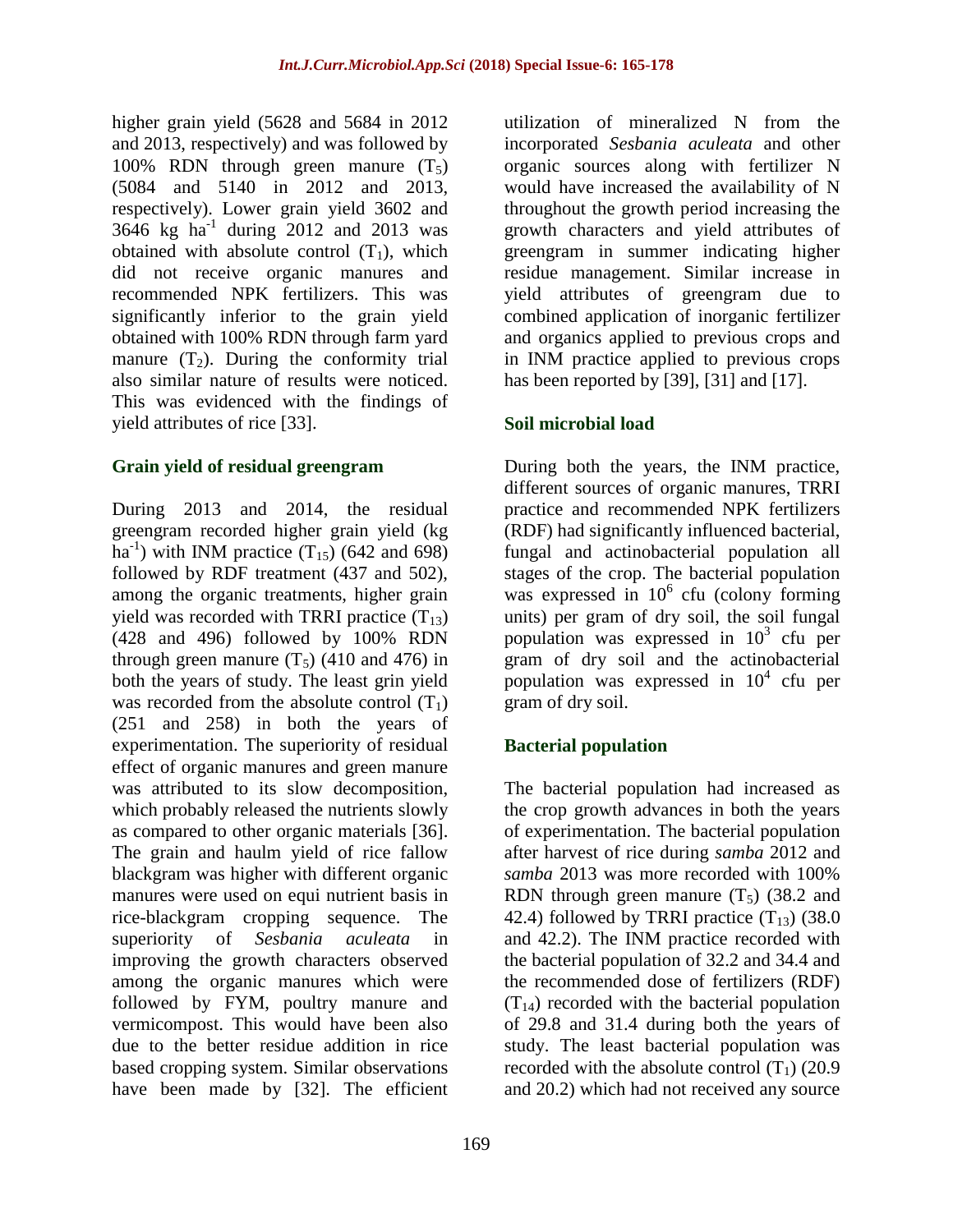of organic or inorganic fertilizers during both the years of study. The bacterial population after the harvest of residual greengram was more with 100% RDN through green manure  $(T_5)$  (59.2 and 61.6) followed by TRRI practice  $(T_{13})$  (59.0 and 61.4). The INM practice recorded with the bacterial population of 58.6 and 60.2 and the recommended dose of fertilizers (RDF)  $(T_{14})$ recorded with the bacterial population of 24.8 and 24.2 during both the years of study. The least bacterial population was recorded with the absolute control  $(T_1)$  (17.5 and 17.9) which had not received any source of organic or inorganic fertilizers during both the years of study.

#### **Fungal population**

The fungal population had increased as the crop growth advances in both the years of experimentation. The fungal population after harvest of rice during *samba* 2012 and *samba* 2013 was more recorded with 100% RDN through green manure  $(T_5)$  (17.6 and 17.9) followed by TRRI practice  $(T_{13})$  (17.4) and 17.7). The INM practice recorded with the fungal population of 12.9 and 13.8 and the recommended dose of fertilizers (RDF)  $(T_{14})$  recorded with the fungal population of 11.6 and 12.4 during both the years of study. The least fungal population was recorded with the absolute control  $(T_1)$  (4.9 and 4.6) which had not received any source of organic or inorganic fertilizers during both the years of study. The fungal population after the harvest of residual greengram (rice fallow pulse) was more with 100% RDN through green manure  $(T_5)$  (19.4 and 19.0) followed by TRRI practice  $(T_{13})$  (19.3 and 18.8). The INM practice recorded with the fungal population of 18.8 and 18.6 and the recommended dose of fertilizers (RDF)  $(T_{14})$ recorded with the fungal population of 6.5 and 7.2 during both the years of study. The least fungal population was recorded with

the absolute control  $(T_1)$  (3.5 and 3.9) which had not received any source of organic or inorganic fertilizers during both the years of study.

## **Actinobacterial population**

The actinobacterial population had increased as the crop growth advances in both the years of experimentation. The actinobacterial population after harvest of rice during *samba* 2012 and *samba* 2013 was more recorded with 100% RDN through green manure  $(T_5)$  (13.9 and 16.4) followed by TRRI practice  $(T_{13})$  (13.7 and 16.2). The INM practice recorded with the actinobacterial population of 10.4 and 12.6 and the recommended dose of fertilizers  $(RDF)$   $(T_{14})$  recorded with the actinobacterial population of 9.8 and 12.1 during both the years of study. The least actinobacterial population was recorded with the absolute control  $(T_1)$  (6.2 and 5.8) which had not received any source of organic or inorganic fertilizers during both the years of study. The actinobacterial population after the harvest of residual greengram (rice fallow pulse) was more with 100% RDN through green manure  $(T_5)$  (18.8 and 18.4) followed by TRRI practice  $(T_{13})$  (18.6 and 18.2). The INM practice recorded with the actinobacterial population of 18.4 and 18.0 and the recommended dose of fertilizers  $(RDF)$   $(T_{14})$  recorded with the actinobacterial population of 5.8 and 5.6 during both the years of study. The least actinobacterial population was recorded with the absolute control  $(T_1)$  (3.9 and 3.2) which had not received any source of organic or inorganic fertilizers during both the years of study.

#### **Soil enzyme activities**

The soil enzyme activities were significantly influenced by the INM practice, different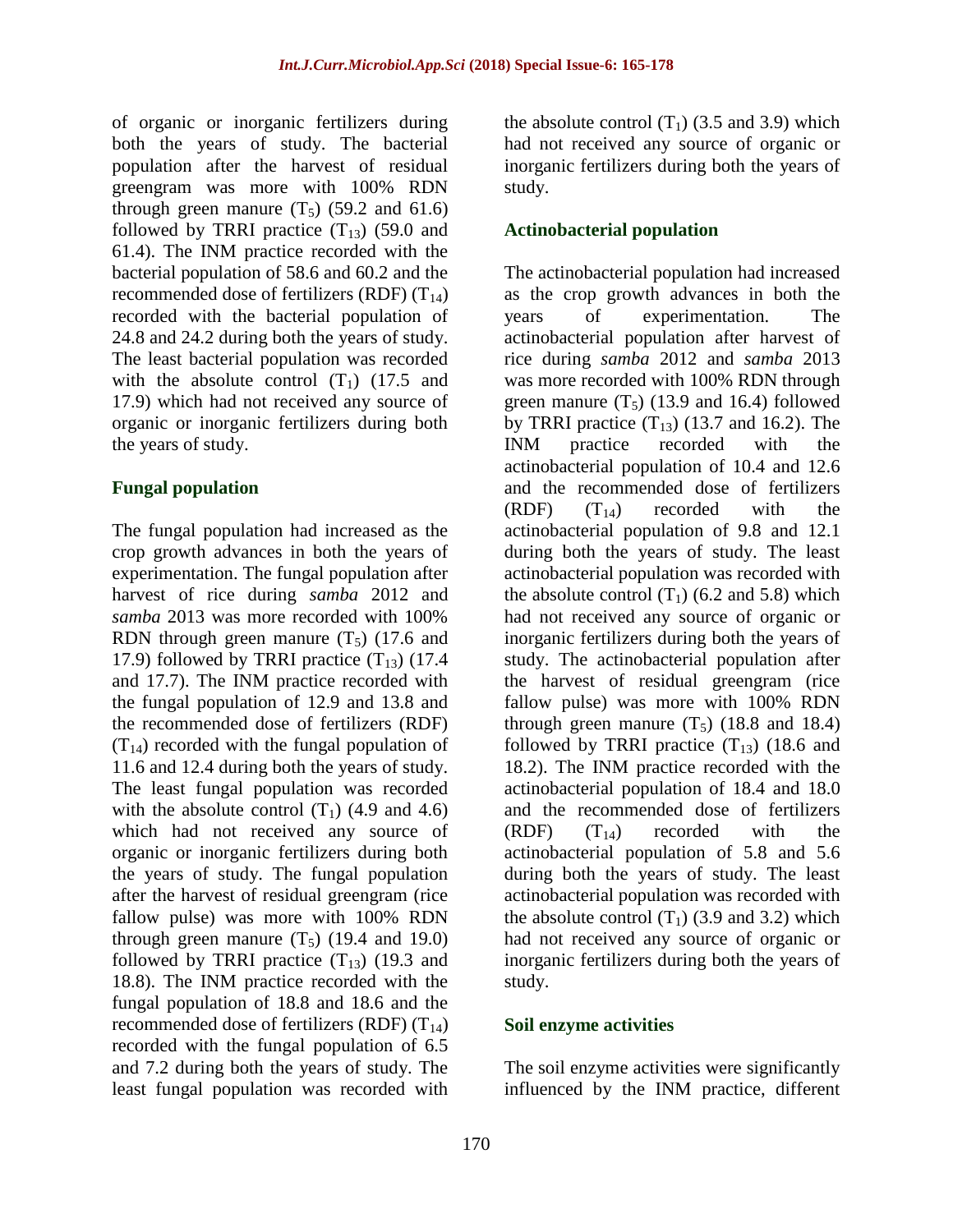organic manures, TRRI practice and recommended NPK fertilizers application in both the years of experimentation (Table 4 and 5) in this rice- greengram cropping system, site-specific organic farming study..

#### **Soil urease activity**

Higher urease activity was observed with 100% RDN though green manure  $(T_5)$  (46.8)  $\mu$ g NH<sup>+</sup> g<sup>-1</sup> soil 24 h<sup>-1</sup> in 2012 and 46.0 in 2013) and it was comparable with TRRI Practice  $(T_{13})$  (46.6 and 45.8) and 25% RDN through each organic manure  $(T_{12})$  (45.9 and 45.6) during both the years of study. The INM practice  $(T_{15})$  recorded higher urease activity (38.0 during 2012 and 40.2 during 2013, respectively) whereas, it was on par with recommended dose of NPK fertilizers  $(T_{14})$  (36.5 and 34.5) and it was inferior to all the other organic  $(T_2$  to  $T_{12}$ ) treatments and superior to absolute control  $(T_1)$  during both the years of study. Similar trend was observed after the harvest of greengram.

#### **Soil dehydrogenase activity**

Higher soil dehydrogenase activity was observed with 100% RDN though green manure  $(T_5)$  (36.8 µg of TPF released  $g^{-1}$  of soil 24  $h^{-1}$  in 2012 and 36.9 in 2013) and it was comparable TRRI practice  $(T_{13})$  (36.6) and 36.7) and 25% RDN through each organic manure  $(T_{12})$  (36.1 and 35.5) during both the years of study. Invariably, all the organic treatments from  $T_2$  to  $T_{12}$  registered higher soil dehydrogenase activity when compared to recommended NPK fertilizers  $(T_{14})$  and absolute control  $(T_1)$ . The recommended NPK fertilizers  $(T_{14})$ produced lower soil dehydrogenase (25.3 and 24.5 in 2012 and 2013, respectively) than all the organic treatments from  $(T_2)$  to  $T_{12}$ ) whereas the INM practice  $(T_{15})$  (27.4) and 30.4) produced higher soil dehydrogenase activity than the recommend

NPK fertilizers. The lowest soil dehydrogenase activity was observed with absolute control  $(T_1)$  (22.5 and 21.7 in 2012) and 2013) in both the years of study. Similar trend was noticed after the harvest of greengram.

## **Soil phosphatase activity**

Higher soil phosphatase activity was observed with 100% RDN though green manure  $(T_5)$  (38.8  $\mu$ g of p - nitrophenol released  $g^{-1}$  of soil 24 h<sup>-1</sup> in 2012 and 38.6 in 2013) and it was comparable with TRRI practice  $(T_{13})$  (38.6 and 38.4) and 25% RDN through each organic manure  $(T_{12})$  (37.4 and 37.2) during both the years of study. Invariably, all the organic treatments from  $T_2$  to  $T_{12}$  registered higher soil phosphatase activity when compared to recommended NPK fertilizers  $(T_{14})$  and absolute control  $(T_1)$ . The recommended NPK fertilizers  $(T_{14})$  produced lower soil phosphatase (27.4) and 26.6 in 2012 and 2013, respectively) than all the organic treatments from  $(T_2)$  to  $T_{12}$ ) whereas the INM practice  $(T_{15})$  (30.6) and 32.2) produced higher soil phosphatase activity than the recommend NPK fertilizers. The lowest soil phosphatase activity was observed with absolute control  $(T_1)$  (24.9) and 23.4 in 2012 and 2013) in both the years of study. Similar trend was noticed after the harvest of greengram. This could be due to enhanced organic carbon content of the soil as a result of organic manure application as compared to inorganic fertilizers [23].

The poultry manure also had secondary and micronutrients which might have helped to increase the microflora as reported by [44]. High organic carbon content in soil applied with poultry manure stimulated the soil microorganisms by serving as source of carbon, energy and other nutrients essential for their growth and multiplication and the increased the soil enzyme activities.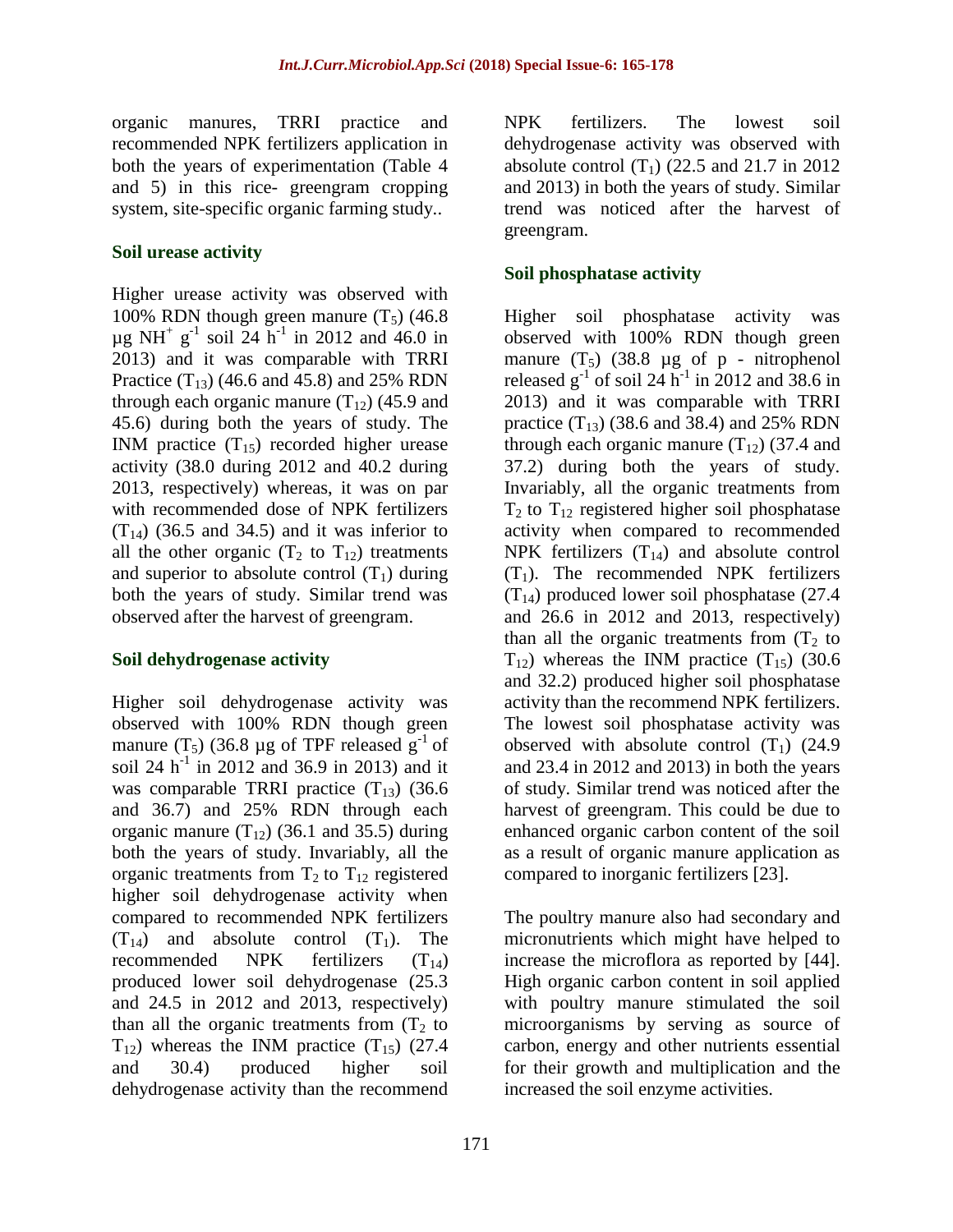## Table.1 Effect of organic manures, RDF, INM and TRRI practice on number of productive tillers m<sup>-2</sup>, fertility percentage, grain yield of rice and greengram

|                                                                | <b>Samba 2012</b><br><b>Summer -2013</b> |                         |                                  |                                | Samba 2013                               | <b>Summer - 2014</b>    |                           |                                |
|----------------------------------------------------------------|------------------------------------------|-------------------------|----------------------------------|--------------------------------|------------------------------------------|-------------------------|---------------------------|--------------------------------|
| <b>Treatments</b>                                              | Productive<br>tillers (No. $m^2$ )       | Fertility<br>percentage | <b>Rice vield</b><br>$(kg ha-1)$ | Greengram<br>Yield $(kg ha-1)$ | <b>Productive tillers</b><br>$(No. m-2)$ | Fertility<br>percentage | Rice<br>Yield $(kg ha-1)$ | Greengram<br>Yield $(kg ha-1)$ |
| Absolute control<br>Ti :                                       | 228                                      | 52.2                    | 3602                             | 251                            | 236                                      | 53.1                    | 3646                      | 258                            |
| $T_2$ : 100% RDN through FYM                                   | 271                                      | 79.2                    | 4164                             | 325                            | 272                                      | 78.3                    | 4190                      | 386                            |
| 100% RDN through VC<br>$T_3$ :                                 | 278                                      | 79.2                    | 4296                             | 335                            | 280                                      | 78.6                    | 4380                      | 398                            |
| 100% RDN through PM<br>$T_4$ :                                 | 288                                      | 80.7                    | 4377                             | 341                            | 292                                      | 80.1                    | 4550                      | 406                            |
| 100% RDN through GM<br>$T_5$ :                                 | 310                                      | 80.9                    | 5084                             | 410                            | 308                                      | 81.2                    | 5140                      | 476                            |
| 50% RDN each of through $FYM + VC$<br>$T_6$ :                  | 259                                      | 78.6                    | 3910                             | 305                            | 260                                      | 77.8                    | 3980                      | 370                            |
| RDN each of through $FYM + PM$<br>50%<br>$T_7$ :               | 299                                      | 80.6                    | 4721                             | 368                            | 300                                      | 80.6                    | 4833                      | 432                            |
| $T_8$ : 50% RDN each of through FYM + GM                       | 274                                      | 79.1                    | 4236                             | 331                            | 276                                      | 78.3                    | 4316                      | 394                            |
| $T_9$ : 50% RDN each of through VC + PM                        | 301                                      | 80.7                    | 4923                             | 384                            | 304                                      | 80.1                    | 4986                      | 448                            |
| $T_{10}$ : 50% RDN each of through VC + GM                     | 264                                      | 78.8                    | 4079                             | 318                            | 268                                      | 78.1                    | 4140                      | 382                            |
| $T_{11}$ :50% RDN each of through PM + GM                      | 282                                      | 79.6                    | 4322                             | 338                            | 284                                      | 78.9                    | 4430                      | 401                            |
| $T_{12}$ : 25% RDN each of through FYM + VC + PM + GM          | 306                                      | 80.8                    | 5004                             | 390                            | 308                                      | 80.9                    | 5120                      | 452                            |
| TRRI Practice*<br>$T_{13}$ :                                   | 316                                      | 83.5                    | 5628                             | 428                            | 319                                      | 83.7                    | 5684                      | 496                            |
| $T_{14}$ : RDF: (150:50:50) NPK kg ha <sup>-1</sup>            | 312                                      | 81.2                    | 5603                             | 437                            | 316                                      | 82.1                    | 5680                      | 502                            |
| $T_{15}$ : INM Practices (RDF + GM @ 6.25 t ha <sup>-1</sup> ) | 328                                      | 88.1                    | 6235                             | 642                            | 330                                      | 88.2                    | 6270                      | 698                            |
| SEd                                                            | 29                                       | 7.9                     | 463                              | 38                             | 28                                       | 7.9                     | 470                       | 42                             |
| $CD (p=0.05)$                                                  | 60                                       | 16.6                    | 972                              | 79                             | 58                                       | 16.6                    | 987                       | 88                             |

FYM: Farm Yard Manure, VC: Vermicompost, PM: Poultry manure, GM: Green manure (Dhaincha) *Sesbania aculeata*

TRRI Practice\*: (poultry manure @ 5 t/ha + 1000 kg/ha Azolla + 8 kg/ha Azospirillum + 8 kg/ha Phosphobacteria + 100 kg/ha Groundnut oil cake on 50 DAT)

RDN: Recommended Dose of Nitrogen, RDF: Recommended Dose of Fertilizers, INM: Integrated Nutrient Management

TRRI: Tamil Nadu Rice Research Institute, Aduthurai. TRRI practice\*: (Organic practice for rice was developed by TRRI, Aduthurai).

#### **Table.2** Residual effect of organic manures, TRRI practice, RDF and INM on soil microbial population at harvest of rice

|                                                          |                                                                 | Samba 2012                                             |                                                               |                                                                 | Samba 2013                                             |                                                                  |
|----------------------------------------------------------|-----------------------------------------------------------------|--------------------------------------------------------|---------------------------------------------------------------|-----------------------------------------------------------------|--------------------------------------------------------|------------------------------------------------------------------|
| <b>Reatments</b>                                         | <b>Bacteria</b><br>$(x10^6$ CFU g <sup>1</sup> ) of dry<br>soil | Fungi<br>$(x10^3$ CFU g <sup>-1</sup> )<br>of dry soil | Actinobacteria (x 10 <sup>4</sup><br>$CFU g^{-1}$ of dry soil | <b>Bacteria</b><br>$(x10^6$ CFU g <sup>1</sup> ) of dry<br>soil | Fungi<br>$(x10^3$ CFU g <sup>-1</sup> )<br>of dry soil | <b>Actinobacteria</b><br>$(x 10^4$ CFU $g^{-1}$ )<br>of dry soil |
| Absolute control                                         | 20.9                                                            | 4.9                                                    | 6.2                                                           | 20.2                                                            | 4.6                                                    | 5.8                                                              |
| 100% RDN through FYM                                     | 33.4                                                            | 13.4                                                   | 10.8                                                          | 39.1                                                            | 14.2                                                   | 13.6                                                             |
| 100% RDN through VC                                      | 35.4                                                            | 14.2                                                   | 11.3                                                          | 40.2                                                            | 15.6                                                   | 14.6                                                             |
| 100% RDN through PM                                      | 36.4                                                            | 15.1                                                   | 12.4                                                          | 41.2                                                            | 15.8                                                   | 15.4                                                             |
| 100% RDN through GM<br>15                                | 38.2                                                            | 17.6                                                   | 13.9                                                          | 42.4                                                            | 17.9                                                   | 16.4                                                             |
| 50% RDN each of through $FYM + VC$                       | 34.2                                                            | 14.5                                                   | 11.2                                                          | 38.5                                                            | 15.5                                                   | 13.4                                                             |
| 50% RDN each of through $FYM + PM$<br>T7.                | 34.6                                                            | 14.8                                                   | 12.5                                                          | 38.7                                                            | 16.0                                                   | 13.6                                                             |
| 50% RDN each of through $FYM + GM$                       | 34.8                                                            | 15.6                                                   | 12.7                                                          | 38.9                                                            | 16.2                                                   | 14.2                                                             |
| 50% RDN each of through $VC$ + PM                        | 35.4                                                            | 15.8                                                   | 12.9                                                          | 39.4                                                            | 16.4                                                   | 15.2                                                             |
| 50% RDN each of through $VC + GM$<br>$1_{10}$            | 35.6                                                            | 15.9                                                   | 13.1                                                          | 39.8                                                            | 16.8                                                   | 15.4                                                             |
| 50% RDN each of through $PM + GM$<br>Tu.                 | 36.2                                                            | 16.2                                                   | 13.4                                                          | 40.8                                                            | 17.2                                                   | 15.6                                                             |
| 25% RDN each of through $FYM + VC + PM + GM$<br>$T_{12}$ | 37.2                                                            | 16.5                                                   | 13.6                                                          | 41.5                                                            | 17.4                                                   | 15.9                                                             |
| TRRI Practice*<br>$T_{13}$ .                             | 38.0                                                            | 17.4                                                   | 13.7                                                          | 42.2                                                            | 17.7                                                   | 16.2                                                             |
| RDF (150 : 50 : 50) NPK kg ha <sup>-1</sup><br>$1_{14}$  | 29.8                                                            | 11.6                                                   | 9.8                                                           | 31.4                                                            | 12.4                                                   | 12.1                                                             |
| INM Practice (RDF + GM $@$ 6.25 t ha <sup>-1</sup> )     | 32.2                                                            | 12.9                                                   | 10.4                                                          | 34.4                                                            | 13.8                                                   | 12.6                                                             |
| SEd                                                      | 3.4                                                             | 1.4                                                    | 1.1                                                           | 3.7                                                             | 1.5                                                    | 1.3                                                              |
| $CD (p=0.05)$                                            | 7.2                                                             | 2.9                                                    | 2.3                                                           | 7.8                                                             | 3.1                                                    | 2.7                                                              |

**CD (p=0.05) 7.2 2.9** *2.3* **7.8 3.1** *2.7* FYM: Farm Yard Manure, VC: Vermicompost, PM: Poultry manure, GM: Green manure (Dhaincha) *Sesbania aculeata*

TRRI Practice\*: (poultry manure @ 5 t/ha + 1000 kg/ha Azolla + 8 kg/ha Azospirillum + 8 kg/ha Phosphobacteria + 100 kg/ha Groundnut oil cake on 50 DAT) RDN: Recommended Dose of Nitrogen, RDF: Recommended Dose of Fertilizers, INM: Integrated Nutrient Management

TRRI: Tamil Nadu Rice Research Institute, Aduthurai. TRRI practice\*: (Organic practice for rice was developed by TRRI, Aduthurai).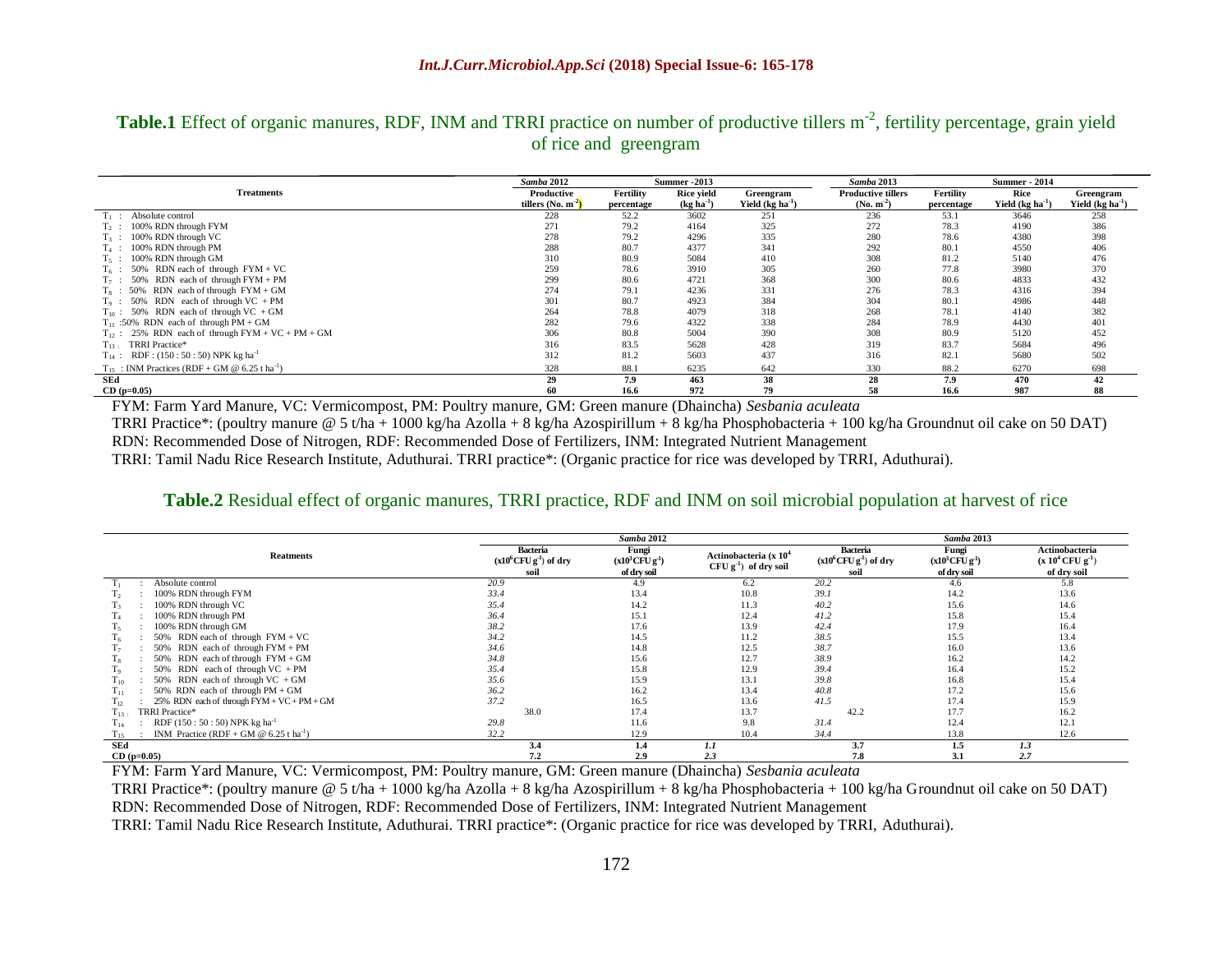#### **Table.3** Residual effect of organic manures, TRRI practice, RDF and INM on soil microbial population at harvest of greengram

|                                                                  | Summer 2013                                                     |                                                        |                                                            | Summer 2014                                                     |                                                       |                                                           |  |
|------------------------------------------------------------------|-----------------------------------------------------------------|--------------------------------------------------------|------------------------------------------------------------|-----------------------------------------------------------------|-------------------------------------------------------|-----------------------------------------------------------|--|
| <b>Treatments</b>                                                | <b>Bacteria</b><br>$(x10^6$ CFU g <sup>1</sup> ) of dry<br>soil | Fungi<br>$(x10^3$ CFU g <sup>-1</sup> )<br>of dry soil | Actinobacteria (x 10 <sup>4</sup><br>$CFU g-1$ of dry soil | <b>Bacteria</b><br>$(x10^6$ CFU g <sup>1</sup> ) of dry<br>soil | Fungi<br>$(x10^3$ CFU g <sup>1</sup> )<br>of dry soil | Actinobacteria<br>$(x 10^4$ CFU $g^{-1}$ )<br>of dry soil |  |
| Absolute control                                                 | 17.5                                                            | 3.5                                                    | 3.9                                                        | 17.9                                                            | 3.9                                                   | 3.2                                                       |  |
| 100% RDN through FYM<br>1 <sub>2</sub>                           | 42.0                                                            | 14.8                                                   | 14.1                                                       | 42.0                                                            | 14.1                                                  | 13.8                                                      |  |
| 100% RDN through VC<br>1 <sub>3</sub>                            | 43.2                                                            | 16.0                                                   | 15.6                                                       | 42.1                                                            | 15.5                                                  | 15.8                                                      |  |
| 100% RDN through PM<br>Ta.                                       | 46.2                                                            | 17.2                                                   | 17.0                                                       | 44.0                                                            | 16.3                                                  | 16.6                                                      |  |
| 100% RDN through GM<br>Τç                                        | 59.2                                                            | 19.4                                                   | 18.8                                                       | 61.6                                                            | 19.0                                                  | 18.4                                                      |  |
| 50% RDN each of through $FYM + VC$                               | 40.7                                                            | 13.3                                                   | 12.0                                                       | 40.0                                                            | 12.5                                                  | 12.0                                                      |  |
| 50% RDN each of through FYM + PM<br>T <sub>7</sub>               | 50.0                                                            | 17.6                                                   | 17.4                                                       | 48.2                                                            | 17.0                                                  | 16.8                                                      |  |
| 50% RDN each of through $FYM + GM$                               | 42.8                                                            | 15.6                                                   | 15.2                                                       | 42.0                                                            | 14.9                                                  | 14.0                                                      |  |
| 50% RDN each of through $VC$ + PM<br>19                          | 52.1                                                            | 18.0                                                   | 17.6                                                       | 50.0                                                            | 17.2                                                  | 17.1                                                      |  |
| 50% RDN each of through $VC + GM$<br>$1_{10}$                    | 41.2                                                            | 14.2                                                   | 13.4                                                       | 41.4                                                            | 14.1                                                  | 13.2                                                      |  |
| 50% RDN each of through $PM + GM$<br>1 <sub>11</sub>             | 44.0                                                            | 16.6                                                   | 16.4                                                       | 43.0                                                            | 16.4                                                  | 16.2                                                      |  |
| 25% RDN each of through $FYM + VC + PM + GM$<br>$1_{12}$         | 54.8                                                            | 18.2                                                   | 18.0                                                       | 53.8                                                            | 18.0                                                  | 17.6                                                      |  |
| TRRI Practice*<br>$1_{13}$ .                                     | 59.0                                                            | 19.3                                                   | 18.6                                                       | 61.4                                                            | 18.8                                                  | 18.2                                                      |  |
| RDF (150 : 50 : 50) NPK kg ha <sup>-1</sup><br>$T_{14}$          | 24.8                                                            | 6.50                                                   | 5.80                                                       | 24.2                                                            | 7.20                                                  | 5.60                                                      |  |
| INM Practice (RDF + GM $@$ 6.25 t ha <sup>-1</sup> )<br>$T_{15}$ | 58.6                                                            | 18.8                                                   | 18.4                                                       | 60.2                                                            | 18.6                                                  | 18.0                                                      |  |
| SEd                                                              | 4.48                                                            | 1.56                                                   | 1.43                                                       | 4.42                                                            | 1.53                                                  | 1.48                                                      |  |
| $CD (p=0.05)$                                                    | 9.43                                                            | 3.28                                                   | 2.99                                                       | 9.29                                                            | 3.21                                                  | 3.11                                                      |  |

FYM: Farm Yard Manure, VC: Vermicompost, PM: Poultry manure, GM: Green manure (Dhaincha) *Sesbania aculeata*

TRRI Practice\* : (poultry manure @ 5 t/ha + 1000 kg/ha Azolla + 8 kg/ha Azospirillum + 8 kg/ha Phosphobacteria + 100 kg/ha Groundnut oil cake on 50 DAT) RDN: Recommended Dose of Nitrogen, RDF: Recommended Dose of Fertilizers, INM: Integrated Nutrient Management

TRRI : Tamil Nadu Rice Research Institute, Aduthurai. TRRI practice\* : (Organic practice for rice was developed by TRRI, Aduthurai).

#### **Table.4** Effect of organic manures, TRRI Practice, RDF and INM on soil enzyme activity at post-harvest soil of rice

|                                                                  |                     | Samba 2012                 | Samba 2013               |        |                            |                          |
|------------------------------------------------------------------|---------------------|----------------------------|--------------------------|--------|----------------------------|--------------------------|
| <b>Treatments</b>                                                | Urease <sup>1</sup> | Dehydrogenase <sup>2</sup> | Phosphatase <sup>3</sup> | Urease | Dehydrogenase <sup>2</sup> | Phosphatase <sup>3</sup> |
| Absolute control                                                 | 32.7                | 22.5                       | 24.9                     | 30.5   | 21.7                       | 23.4                     |
| 100% RDN through FYM                                             | 39.0                | 28.0                       | 32.0                     | 41.0   | 31.8                       | 33.0                     |
| 100% RDN through VC                                              | 41.0                | 31.0                       | 33.0                     | 42.0   | 32.0                       | 34.0                     |
| 100% RDN through PM                                              | 43.4                | 33.6                       | 35.0                     | 43.0   | 33.8                       | 35.0                     |
| 100% RDN through GM                                              | 46.8                | 36.8                       | 38.8                     | 46.0   | 36.9                       | 38.6                     |
| 50% RDN each of through $FYM + VC$                               | 39.6                | 28.6                       | 32.5                     | 41.5   | 32.4                       | 34.2                     |
| : $50\%$ RDN each of through $FYM + PM$                          | 42.2                | 33.4                       | 32.9                     | 42.5   | 32.6                       | 35.6                     |
| 50% RDN each of through $FYM + GM$                               | 42.6                | 33.8                       | 34.2                     | 44.6   | 34.6                       | 35.8                     |
| 50% RDN each of through $VC$ + PM                                | 43.7                | 35.2                       | 36.2                     | 44.8   | 34.8                       | 36.2                     |
| 50% RDN each of through $VC + GM$<br>110                         | 44.2                | 35.6                       | 36.4                     | 45.2   | 34.9                       | 36.4                     |
| : 50% RDN each of through $PM + GM$<br>1 <sub>11</sub>           | 44.6                | 32.9                       | 36.6                     | 45.4   | 35.2                       | 36.8                     |
| : $25\%$ RDN each of through $FYM + VC + PM + GM$<br>$1_{12}$    | 45.9                | 36.1                       | 37.4                     | 45.6   | 35.5                       | 37.2                     |
| TRRI Practice*<br>$T_{13}$ :                                     | 46.6                | 36.6                       | 38.6                     | 45.8   | 36.7                       | 38.4                     |
| RDF (150 : 50 : 50) NPK kg ha <sup>-1</sup><br>$1_{14}$          | 36.5                | 25.3                       | 27.4                     | 34.5   | 24.5                       | 26.6                     |
| INM Practice (RDF + GM $@$ 6.25 t ha <sup>-1</sup> )<br>$1_{15}$ | 38.0                | 27.4                       | 30.6                     | 40.2   | 30.4                       | 32.2                     |
| SEd                                                              | 3.91                | 2.97                       | 3.16                     | 3.95   | 3.04                       | 3.21                     |
| $CD (p=0.05)$                                                    | 8.20                | 6.23                       | 6.63                     | 8.29   | 6.39                       | 6.71                     |

 $\frac{1}{2}$   $\frac{6.23}{1}$   $\frac{6.23}{1}$   $\frac{6.23}{1}$   $\frac{6.23}{1}$   $\frac{6.23}{1}$   $\frac{6.23}{1}$   $\frac{6.23}{1}$   $\frac{6.23}{1}$   $\frac{6.23}{1}$   $\frac{6.23}{1}$   $\frac{6.23}{1}$   $\frac{6.23}{1}$   $\frac{6.23}{1}$   $\frac{6.23}{1}$   $\frac{6.23}{1}$   $\frac{6.23}{1}$   $\frac$ FYM: Farm Yard Manure, VC: Vermicompost, PM: Poultry manure, GM: Green manure (Dhaincha) *Sesbania aculeata*

TRRI Practice\*: (poultry manure @ 5 t/ha + 1000 kg/ha Azolla + 8 kg/ha Azospirillum + 8 kg/ha Phosphobacteria + 100 kg/ha Groundnut oil cake on 50 DAT) RDN: Recommended Dose of Nitrogen, RDF: Recommended Dose of Fertilizers, INM: Integrated Nutrient Management

TRRI : Tamil Nadu Rice Research Institute, Aduthurai. TRRI practice\*: (Organic practice for rice was developed by TRRI, Aduthurai).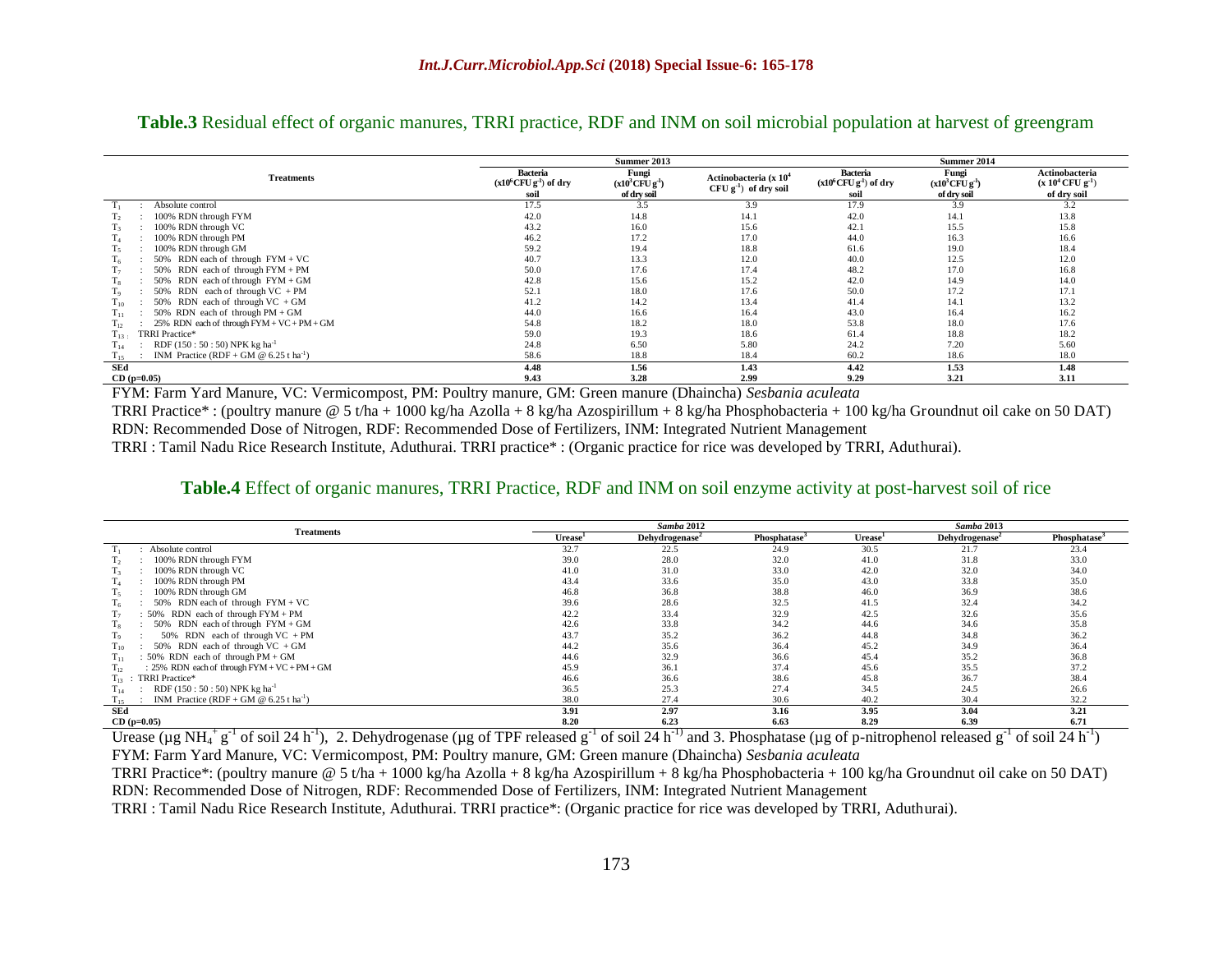| Summer 2013                                                   |               |                      |             |               | Summer 2014   |             |  |
|---------------------------------------------------------------|---------------|----------------------|-------------|---------------|---------------|-------------|--|
| <b>Treatments</b>                                             | <b>Urease</b> | <b>Dehydrogenase</b> | Phosphatase | <b>Urease</b> | Dehydrogenase | Phosphatase |  |
| $T_1$ :<br>Absolute control                                   | 28.0          | 20.3                 | 22.6        | 26.9          | 19.6          | 21.6        |  |
| 100% RDN through FYM<br>$T_2$ :                               | 35.0          | 26.0                 | 31.4        | 38.2          | 26.2          | 32.4        |  |
| 100% RDN through VC<br>$T_3$ :                                | 36.4          | 28.0                 | 31.8        | 39.0          | 28.2          | 34.2        |  |
| $T_4$ :<br>100% RDN through PM                                | 37.0          | 31.0                 | 32.0        | 39.6          | 32.0          | 33.8        |  |
| 100% RDN through GM<br>$T_5$ :                                | 43.6          | 36.8                 | 38.4        | 44.8          | 37.4          | 38.8        |  |
| $T_6$ : 50% RDN each of through FYM + VC                      | 33.6          | 24.5                 | 30.7        | 37.5          | 24.6          | 31.8        |  |
| $T_7$ : 50% RDN each of through FYM + PM                      | 38.2          | 32.1                 | 33.2        | 40.0          | 33.4          | 34.0        |  |
| $T_8$ : 50% RDN each of through FYM + GM                      | 36.2          | 27.0                 | 31.7        | 38.6          | 27.1          | 33.8        |  |
| $T_9$ : 50% RDN each of through VC + PM                       | 39.8          | 33.0                 | 34.6        | 41.2          | 34.8          | 35.6        |  |
| $T_{10}$ : 50% RDN each of through VC + GM                    | 34.4          | 25.2                 | 31.2        | 37.9          | 25.4          | 32.0        |  |
| 50% RDN each of through $PM + GM$<br>$T_{11}$ :               | 36.6          | 29.2                 | 31.9        | 39.4          | 30.8          | 33.6        |  |
| $T_{12}$ : 25% RDN each of through FYM + VC + PM +            |               |                      |             |               |               |             |  |
| GM                                                            | 42.8          | 35.6                 | 37.4        | 43.6          | 36.2          | 37.2        |  |
| $T_{13}$ : TRRI Practice*                                     | 43.4          | 36.6                 | 38.2        | 44.6          | 37.2          | 38.6        |  |
| $T_{14}$ : RDF (150 : 50 : 50) NPK kg ha <sup>-1</sup>        | 30.6          | 28.7                 | 25.1        | 30.2          | 21.8          | 24.2        |  |
| $T_{15}$ : INM Practice (RDF + GM @ 6.25 t ha <sup>-1</sup> ) | 40.6          | 33.4                 | 35.8        | 41.8          | 35.2          | 36.1        |  |
| <b>SEd</b>                                                    | 3.47          | 2.51                 | 3.04        | 3.66          | 2.78          | 3.14        |  |
| $CD (p=0.05)$                                                 | 7.13          | 5.56                 | 6.24        | 7.53          | 5.71          | 6.46        |  |

**Table.5** Residual effect of organic manures, TRRI Practice, RDF and INM on soil enzyme activity at post-harvest soil of greengram

Urease (µg NH4+ g<sup>-1</sup> of soil 24 h<sup>-1</sup>), 2. Dehydrogenase (µg of TPF released g-1 of soil 24 h<sup>-1</sup>) and 3. Phosphatase (µg of p-nitrophenol released g-1 of soil 24 h<sup>-1</sup>) FYM: Farm Yard Manure, VC: Vermicompost, PM: Poultry manure, GM: Green manure (Dhaincha) *Sesbania aculeata*

TRRI Practice\*: (poultry manure @ 5 t/ha + 1000 kg/ha Azolla + 8 kg/ha Azospirillum + 8 kg/ha Phosphobacteria + 100 kg/ha Groundnut oil cake on 50 DAT) RDN: Recommended Dose of Nitrogen, RDF: Recommended Dose of Fertilizers, INM: Integrated Nutrient Management

TRRI: Tamil Nadu Rice Research Institute, Aduthurai. TRRI practice\*: (Organic practice for rice was developed by TRRI, Aduthurai).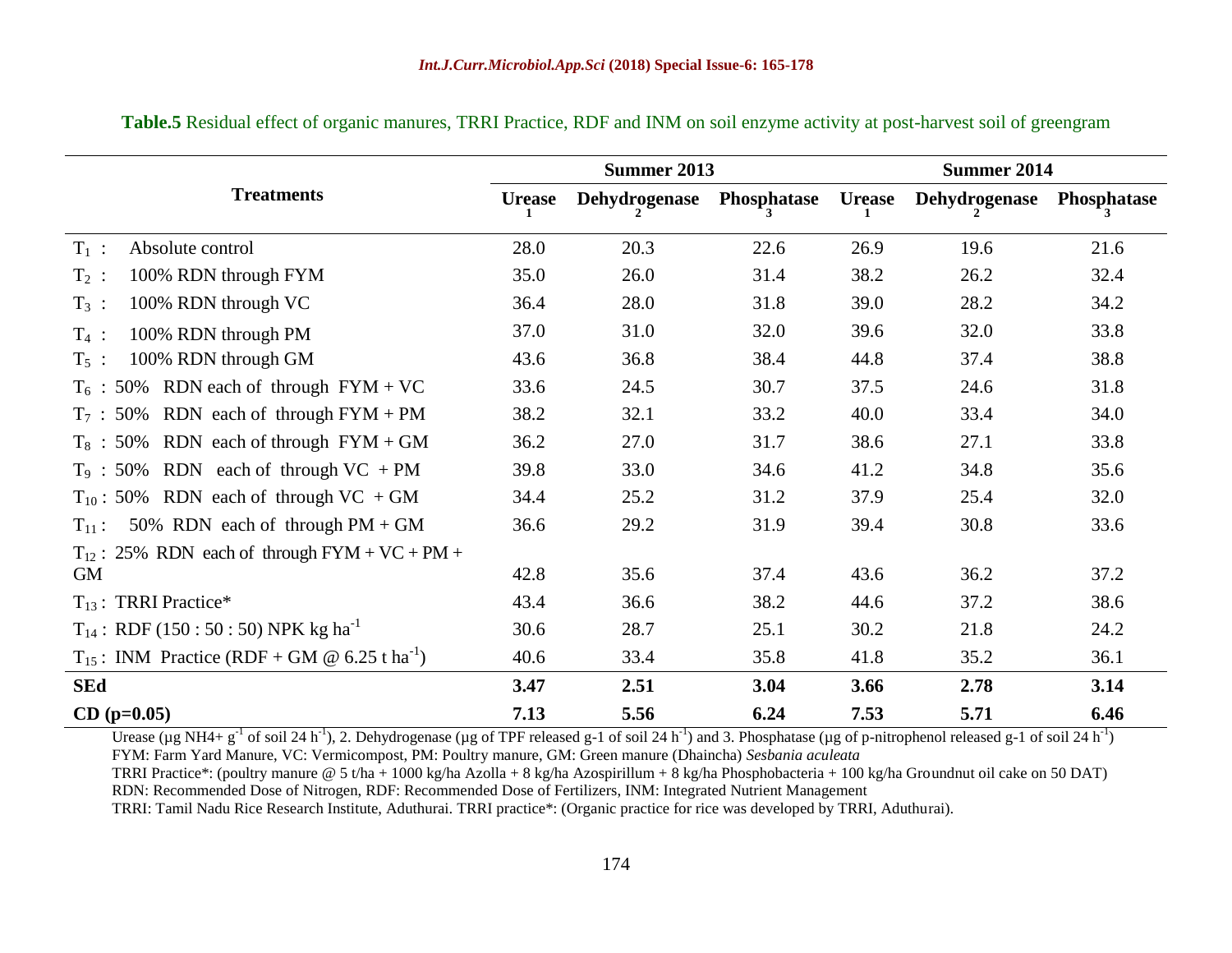## **Soil microbial populations**

| Soil microbial populations                            | <b>Method</b> used                                        |
|-------------------------------------------------------|-----------------------------------------------------------|
| Total bacteria (cfu x $10^6$ g <sup>-1</sup> of soil) | Serial dilution method using Nutrient glucose Agar medium |
|                                                       | [10]                                                      |
| Total fungi (cfu x $10^3$ g <sup>-1</sup> of soil)    | Serial dilution method using Martin's Rose Bengal Agar    |
|                                                       | medium $[25]$                                             |
| Total actinobacteria(cfu x $10^4$ g <sup>-1</sup> of  | Serial dilution method using Kenknight's Agar medium [21] |
| soil)                                                 |                                                           |

## **Soil enzymatic activities**

| <b>Enzyme</b> | <b>Substrate</b>                         | <b>Method</b>                            | <b>Reference</b>              |
|---------------|------------------------------------------|------------------------------------------|-------------------------------|
| Dehydrogenase | 2,3,5- Triphenyl Tetrazolium<br>chloride | Spectrophotometer at<br>$485$ nm         | Casida <i>et al.</i> , [9]    |
| Urease        | 10 per cent urea solution                | Spectrophotometer at<br>630 nm           | Tabatabai and<br>Bremner [42] |
| Phosphatase   | p-nitrophenol phosphate                  | Spectrophotometer at<br>$420 \text{ nm}$ | Halstead [19]                 |

These results are in line with the findings of [35] and [40]. The incorporation of haulms of N fixing legume (greengram) into the soil increased the plant available nitrate N and released more mineral N from legume residues [13] and [28]. Thus, inclusion of legumes in cereal cropping rotations can theoretically increase soil N concentration and at least, reduced the decline of soil N fertility associated with the cropping system and noted by [2]. It could be due to enhanced organic carbon content of the soil as a result of organic manure application as compared to inorganic fertilizers [24]. They also opined that chicken manure used in the organic farming treatments enhanced the bacterial and fungal population greater than conventional farming. [8] opined that the soil microbial activity was always higher in organic plots than conventional plots.

From this study, it was concluded that, higher growth and yield parameters were recorded with the INM practice followed by TRRI practice and recommended dose of fertilizers (RDF) treatment [6]. Among the

organic treatments, higher growth and yield parameters were recorded with TRRI practice followed by 100% RDN through green manure in both the years of study. Further, it was concluded that the application of 100 % RDN through green manure recorded more grain yield in both the years of experimentation [3]. Higher bacterial population was recorded with 100% RDN through green manure followed by TRRI practice, the lowest bacterial population was recorded with absolute control. Similar trend was also observed with fungal and actinobacterial population in both the years of study after the harvest of rice. The microbial population after the harvest of residual greengram (rice fallow pulse) was more with 100% RDN through green manure followed by TRRI practice [43]. Similar results were obtained from the soil enzymatic activities also in both the years of study after the harvest of rice and the residual green gram's harvest in the entire cropping system [5]. Invariably, all the organic treatments performed better in terms of building up soil microbial load and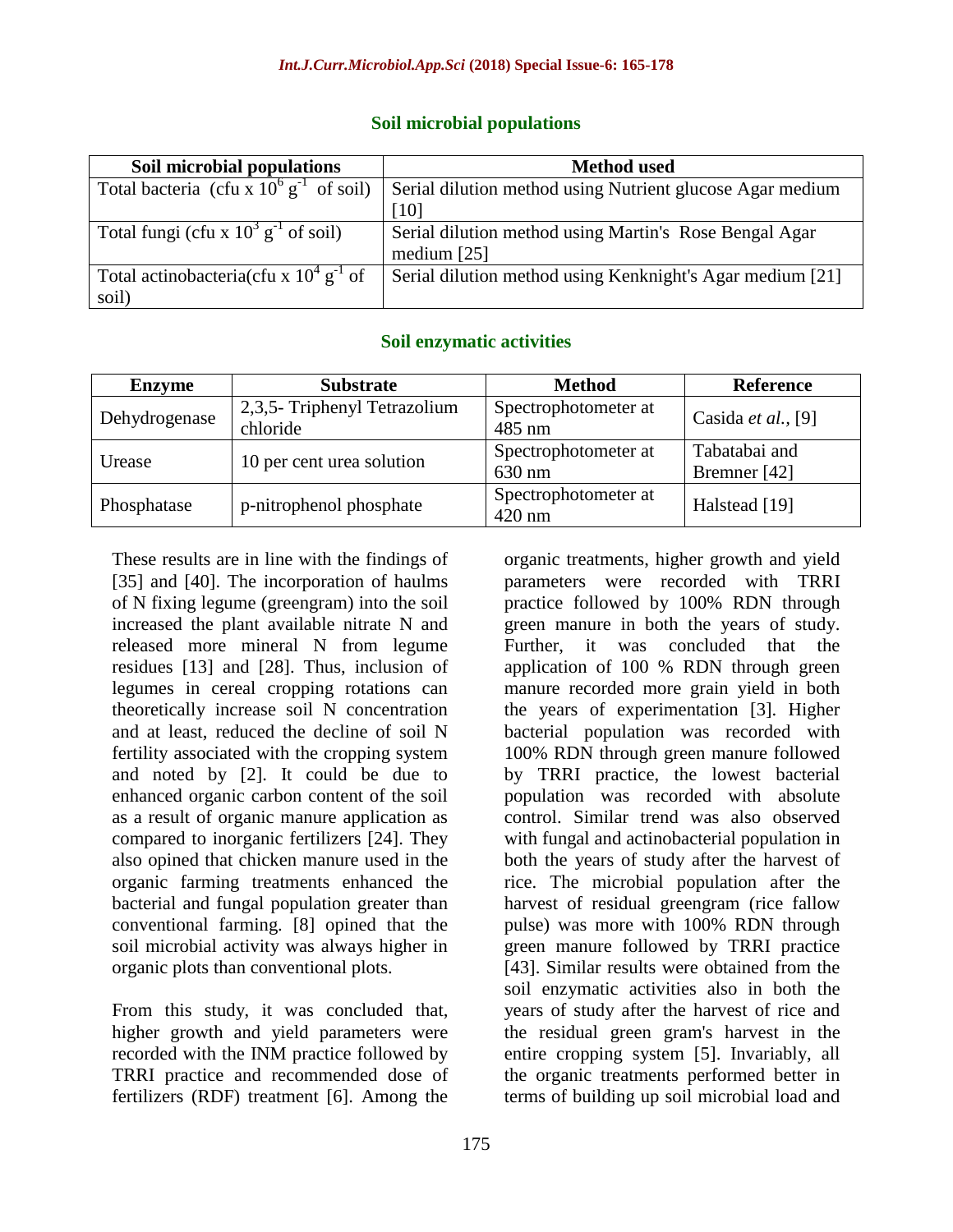the soil enzymatic activities rafter the harvest of the crops in the entire cropping system than RDF and INM practices [4] and [5]. Green manures have a good potential to maintain soil fertility (the enzymatic activities in soil, like urease helps biological nitrogen fixation, phosphatase helps in phosphorous mobilization and increase in phosphorous availability in soil and the dehydrogenase helps in other organic substances production in lowland rice soil ecosystems) supplement nutrient supply to rice greengram cropping system and could contribute to greater food security [26], which found to be optimum for enhancing rice production for promoting organic rice farming in this site-specific Western agroclimatic zone of Coimbatore.

## **References**

- Acton, D.F. and Gregorich, L.J., 1995. *The health of our soils: toward sustainable agriculture in Canada*. Agriculture Agri-Food Canada, CDR, Unit, Ottawa.
- Ahmad, T., F.Y. Hafeez, T. Mahmood and K. Malik. 2001. Residual effect of nitrogen fixed by mungbean (*Vigna radiata*) and blackgram (*Vigna mungo*) on subsequent rice and wheat crops. *Australian. J. Expl. Agric., 41*: 245-248.
- Alagappan, S and R. Venkitasamy, 2015. Impact of different sources of organic manures in comparison with RDF and INM on growth and yield of ricegreengram cropping system. *The Ecoscan. 9(1&2)*: *Supplement on Rice,* Pp. 225-230.
- Alagappan, S and R.Venkitasamy, 2015. Impact of different sources of cropping system. *Australian Journal of Basic and Applied Sciences. 9(35)*: 174-181.
- Alagappan, S. and R. Venkitasamy, 2016.

Impact of different sources of organic manures in comparison with TRRI practice, RDF and INM on growth, yield and soil enzymatic activities of rice-greengram cropping system under site-specific organic farming situation. *American-Eurasian Journal of Sustainable Agriculture.* 10(2): 1-8.

- Alagappan, S and R.Venkitasamy, 2015. Performance of different sources of organic manures with RDF and INM on tiller production, dry matter production, grain and straw yield of rice (*Oryza sativa* L.) *The Ecoscan. 9(1&2)*: *Supplement on Rice*: Pp. 905- 910.
- Belay, A., Claassens, A.S. and Wehner, F.C., 2002. Effect of direct nitrogen and potassium and residual phosphorus fertilizers on soil chemical properties, microbial components and maize yield under long-term crop rotation*. Biol. Fert. Soils.,* 35: 420-427.
- Bolton, E.F., V.A. Driks and M.M. Mc Donnell. 1982. The effect of drainage, rotation and fertilizer on corn yield, plant height, leaf nutrition composition and physical properties of prookston clay soil in southern western Ontario. *Can. J. Soil Sci.,* 62: 297-308.
- Casida, L. E. Jr., D.A. Klein and T. Santoro. 1964. Soil dehydrogenase activity. *Soil Sci.,* 98: 371-376.
- Collings, C.H. and M.P. Lyne. 1968. *Microbiological Methods*. 5<sup>th</sup> edn, Butter Worth, London.
- CPG. 2012. *Crop Production Guide*, Published by Department of Agriculture, Govt. of Tamil Nadu, Chennai and Tamil Nadu Agricultural University, Coimbatore. pp. 14.
- Dahiphale, A.V., D.G. Giri, G.V. Thakre and M.D. Gin, 2003. Effect of Integrated Nutrient Management on Yield and Yield Contributing Parameters of the Scented Rice, *Annals of Plant*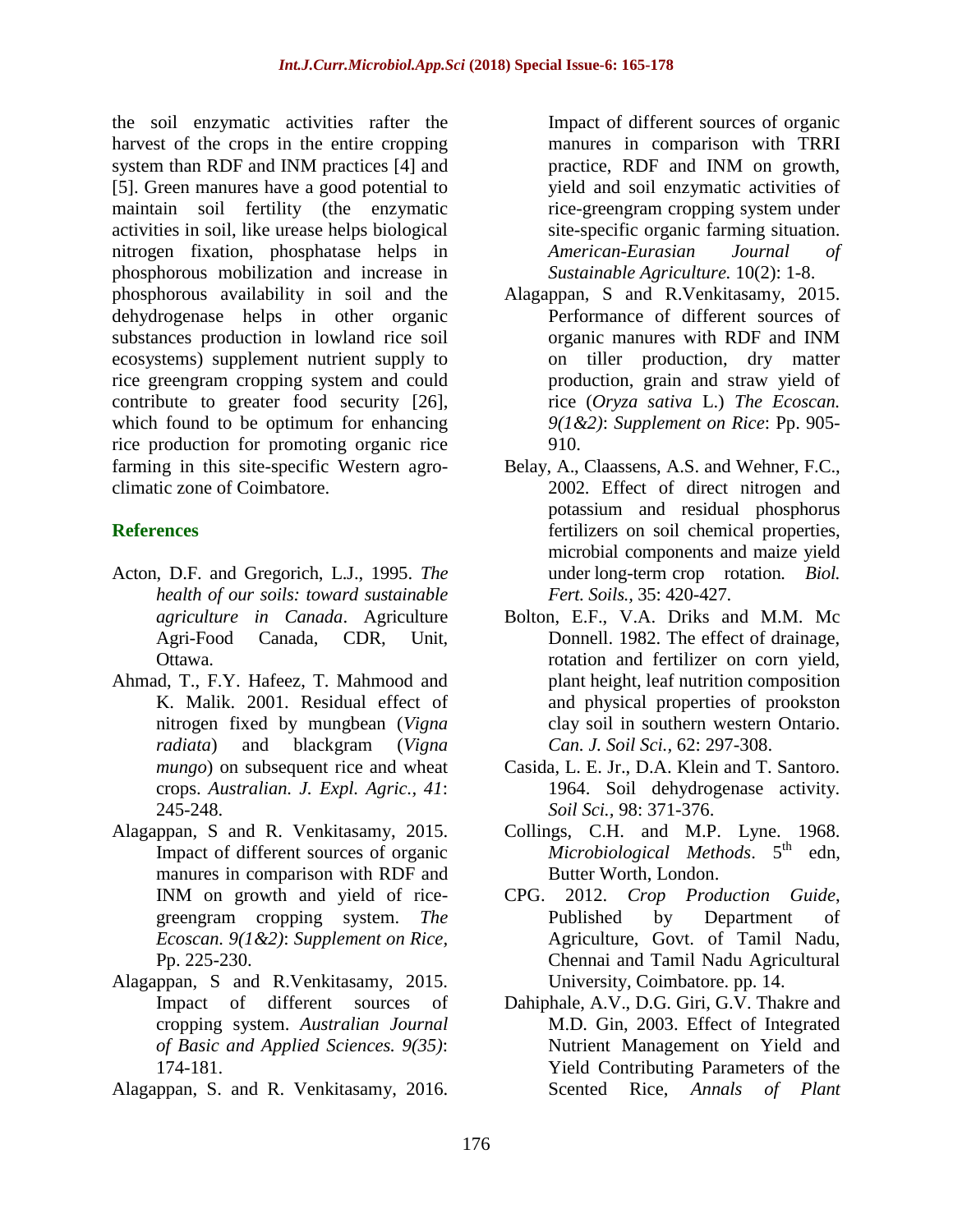*Physiology*, 17(1): 24-26.

- Dalal, R.C., W.M. Strong, E.J. Weston, J.E. Cooper, G.B. Wildermuth, K.J. Lehane, A.J. King and C.J. Holmes.1998. Sustaining productivity of a Vertisol at Warra, Queensland, with fertilizers, no-tillage or legumes, wheat yields, nitrogen benefits and water-use efficiency of chickpea– wheat rotation. *Australian J. Expl. Agric.,* 38: 489–501.
- Doran, J.W. and Zeiss, M.R., 2000. Soil health and Sustainability: Managing the biotic component of soil quality. *Appl. Soil Ecol.,* 15: 3-11.
- Edwards, C.A., 1998. The use of earthworms in the breakdown and Management of organic wastes. In: *Earthworm Ecology.* CRC Press LLC, Boca Raton, FI, pp. 327-354.
- Garbeva, P., Van Veen, J.A. and Van Elsas, J.D., 2004. Microbial diversity in soil: Selection of microbial populations by plant and soil type and implications for soil suppressiveness. *Ann. Rev. Phytopathol.,* 42: 243-270.
- Gedam, V.B., M.S. Powar, Rudragouda, N.V. Mahskar and J.R. Rametke. 2008. Residual effect of organic manures on growth, yield attributes and yield of rice in groundnut-rice cropping system. *Res. Crops, 9(2)*: 199-201.
- Gomez, K.A. and Gomez,A.A. 2010.*Statistical Procedures for*  Agricultural Research. 2<sup>nd</sup> edn. John Wiley and Sons, New York. Halstead, R.L. 1964. Phosphatase activity of soils as influenced by lime and other treatments. *Canadian. J. Soil Sci.,* 44: 137-144.
- Halstead, R.L, 1964. Phosphate activity of soils as influenced by lime and other treatments. *Canadian. J. Soil. Sci.,* 44: 137-144.
- Hemalatha, M. Thirumurugan, V., Joseph,

M. and Balasubramanian, R. 2000. Effect of different sources and levels of nitrogen on growth and yield of rice. *J. Maharastra Agricultural Universities.* 254(3): 255-257.

- Kenknight, G. and J.H. Muncie. 1939. Isolation of phytopathogenic actinomycetes. *Phytopathology, 29*: 1000-1001.
- Kerlen, D.L., Maushbach, M.J., Doran, J.W., Cline, R.G., Harris, R.F. and Schuman, G.E., 1997. Soil quality: A concept, definition and frame work for evaluation*. Soil. Sci. Soc. Am. J., 61* :  $4-10.$
- Krishnakumar, S., A. Saravanan, V. Rajesh and P. Mayil Samy. 2007a. Effect of organic farming on physical properties of rice grown soil. *J. Ecobiol., 21(3)*: 263-267.
- Krishnakumar, S., A. Saravanan, V. Rajesh and P. Mayil Samy. 2007b. Impact of organic farming on biological properties of rice (*Oryza sativa*) grown soil*. J. Ecobiol., 20(3)*: 275-280.
- Martin, J.P. 1950. Use of acid, rose Bengal and streptomycin in the plate method for estimating soil fungi. *Soil Sci., 69*: 215-233.
- Palaniappan, SP. 2000. An overview of green manuring in rice based cropping systems. *Adv. Agril. Res*., 8: 141-161.
- Paul, E.A., 2007. *Soil microbiology, ecology, and biochemistry*, 3rd edn. Academic Press, San Diego, USA, p 532.
- Pilbeam, C.J., M. Wood, H.C. Harris and J. Tuladhar. 1998. Productivity and nitrogen use of three different wheatbased rotations in northwest Syria. *Aust. J. Agric. Res., 49*: 451-458.
- Potthoff, M., Steenwerth, K.L., Jackson, L.E., Drfnovsky., R.E., Scow, K.M and Joergensen, R.G., 2006. Soil microbial community composition as affected by restoration practices in California grassland, *Soil Biol. Biochem., 38*: